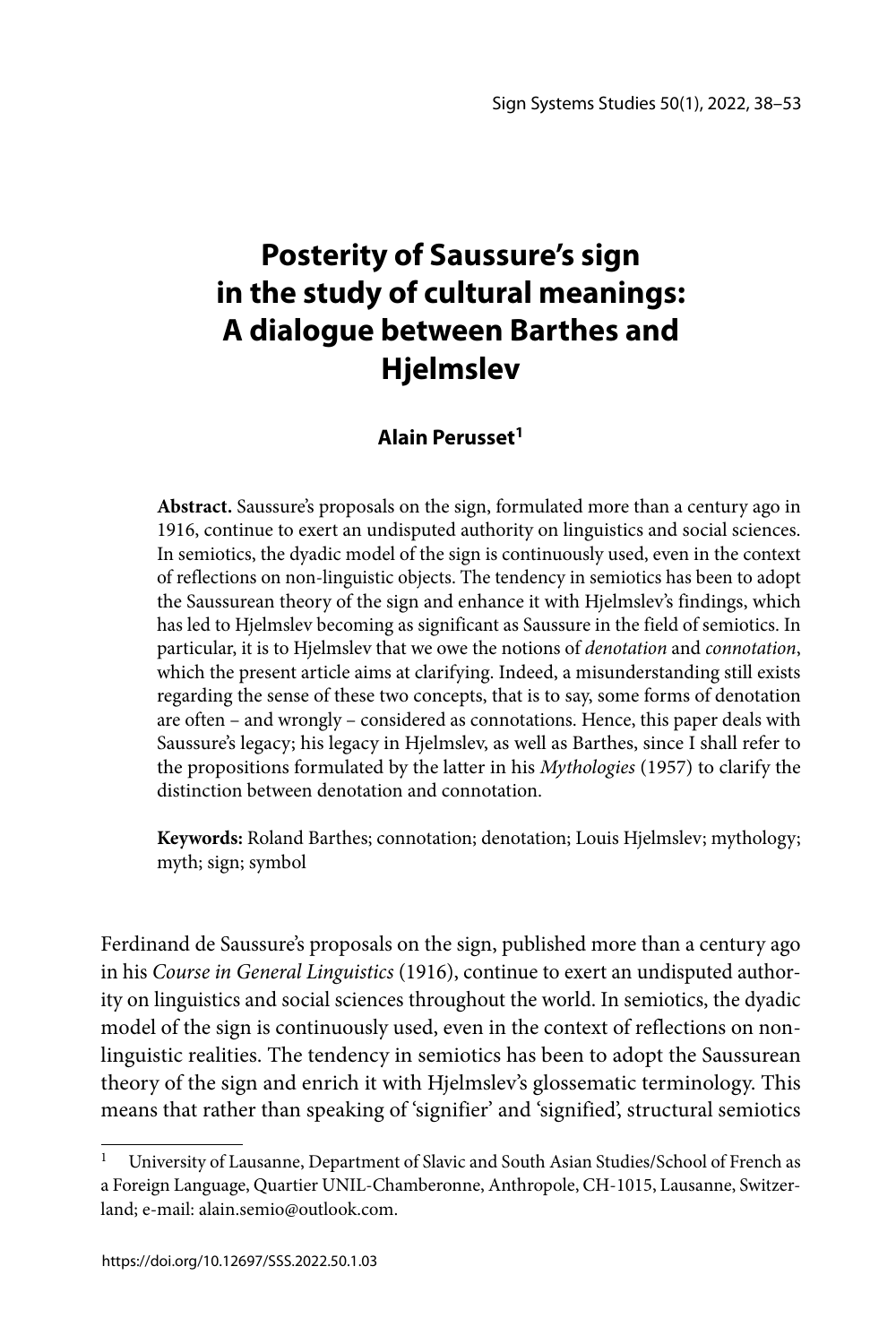prefers to retain Hjelmslev's terms of 'expression' and 'content'. In this way, it must be admitted that Hjelmslev, the continuator of Saussure, has become as important as the Swiss linguist.

It is to Hjelmslev in particular that we owe the famous notions of 'denotation' and 'connotation' (Hjelmslev 1971[1943]: 155), which I would like to clarify in the present article because a misunderstanding still prevails about the sense of these two concepts. Indeed, certain forms of denotation are often – and wrongly – considered as connotations. Hence this paper will deal with Saussure's theoretical legacy; his legacy in Hjelmslev, but also Barthes, since I shall refer to the propositions formulated by the latter in his *Mythologies* (Barthes 1957) to see more clearly what separates denotation from connotation.

With this in mind, the article will first seek to problematize the relationship between denotation and connotation. Then, it will take a look at Barthes' *Mythologies*, as it turns out that his commentators (Eco, Pezzini 1982; Zenkine 1997) saw in the 'myth' a particular version of connotation although it is, as we will demonstrate, a form of denotation. Finally, I will conclude by explaining that if Barthes's commentators made an error, from our point of view, with their analysis, it is because denotation presents, like connotation, a double articulated system. To this end, I will produce two models – one for connotation, one for denotation – which will enrich the further understanding of these two forms of language.

## **1. Various levels of meaning**

#### **1.1. Confusion between denotation and connotation**

The relationship between denotation and connotation is a recurrent theme in semiotics, and remains topical (Greimas 1968; Rastier 2009[1987]; Klinkenberg 2000[1996]; Badir 2014). Without wishing to establish the history of the debate, we can for the moment simply say that denotation is *a self-evident meaning* and connotation *an atypical meaning which might appear to be secondary*. However, as Eco and Pezzini (1982) rightly point out, connotation does not replace denotation; it aggregates to denotation as the stronger meaning, because it helps to better capture the meaning of the reality being considered or discussed:<sup>2</sup>

<sup>2</sup> In *Précis de sémiotique générale*, Klinkenberg (2000[1996]: 249) also presents connotation as a stronger meaning than denotation, and states that considering the former as a *second* meaning is not a great idea: "Indeed, connotations are often described as added values, fuzzy values gravitating around a centre that would be neutral [...]. This is a mistake, [...] each unit has a connotation: even 'neutrality' is a connotation".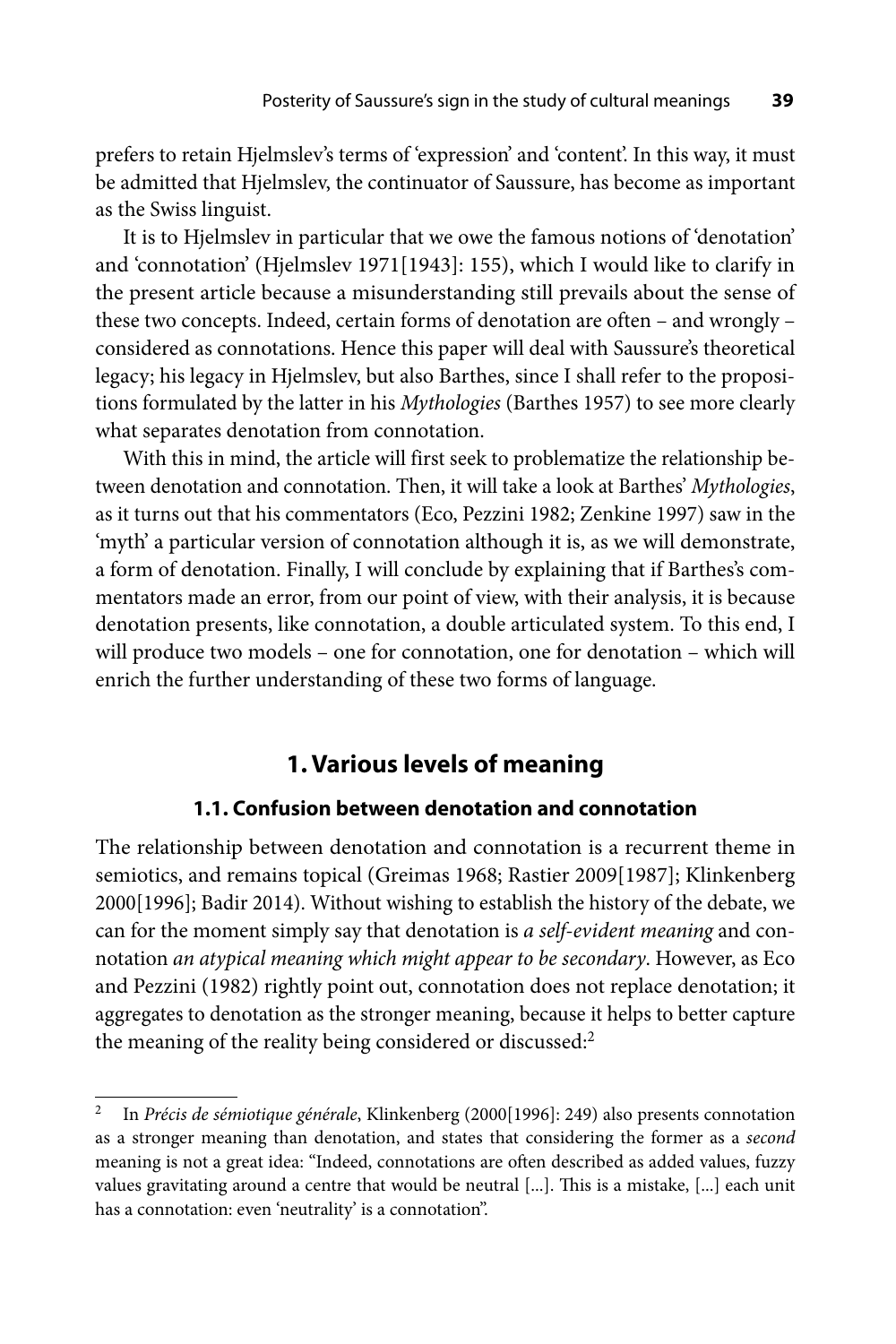A connotation occurs when the elements of a language, already endowed with denotative expression and content, without losing their denotative capacities, express (through various conventions) an additional signified or content, that is, the connoted content. (Eco, Pezzini 1982: 33)<sup>3</sup>

Based on Hjelmslev's teachings, Klinkenberg (2000[1996]: 248) depicts the connotative logic as follows, with a denotative analysis of the source material (Level 1) that becomes in its turn, for the connotative analysis, an analysable material (Level 2):



*Figure 1*. Denotation and connotation<sup>4</sup> (Klinkenberg 2000[1996]: 248).

Now, if we choose 'stiletto pumps' as an example, we could first be tempted to say, in view of Fig. 1, that this object denotes high-heeled shoes and connotes a certain elegance. Yet this intuition – or preconception – is in fact erroneous, because if connotation certainly is to be considered as a supplementary meaning, it is important not to forget that this meaning must be atypical. Recognizing the elegant character of stiletto pumps, however, does not reveal any originality; rather, it is the acknowledging and internalization of a cultural fact. To put it another way, there is no connotation in the second characterization (elegance) of the stiletto pumps. We are only dealing with two denotative descriptions: an iconic denotation, since women's high-heeled shoes are described as 'stiletto pumps' (this is normal), and an axiological denotation, since this type of accessory is recognized as 'elegant' (this is also normal). In short, identifying several levels of meaning to a given reality does not necessarily imply that there is a connotation hidden somewhere.

<sup>&</sup>lt;sup>3</sup> Translations from French are by the author of the article unless indicated otherwise.

<sup>&</sup>lt;sup>4</sup> Here is how Klinkenberg (2000[1996]: 248) exemplifies his diagram: "At the first level, the statement is a sign with a denotation (/a Jup/ [in Belgium] means 'I want a beer of the Jupiler brand' [...]). Taken as a global unit, at level 2, the statement constitutes in turn the signifier of a second statement, a statement that has itself a signified (this signified is, for example, 'I am Walloon' [...]). In this diagram, connotation constitutes consequently a detached meaning".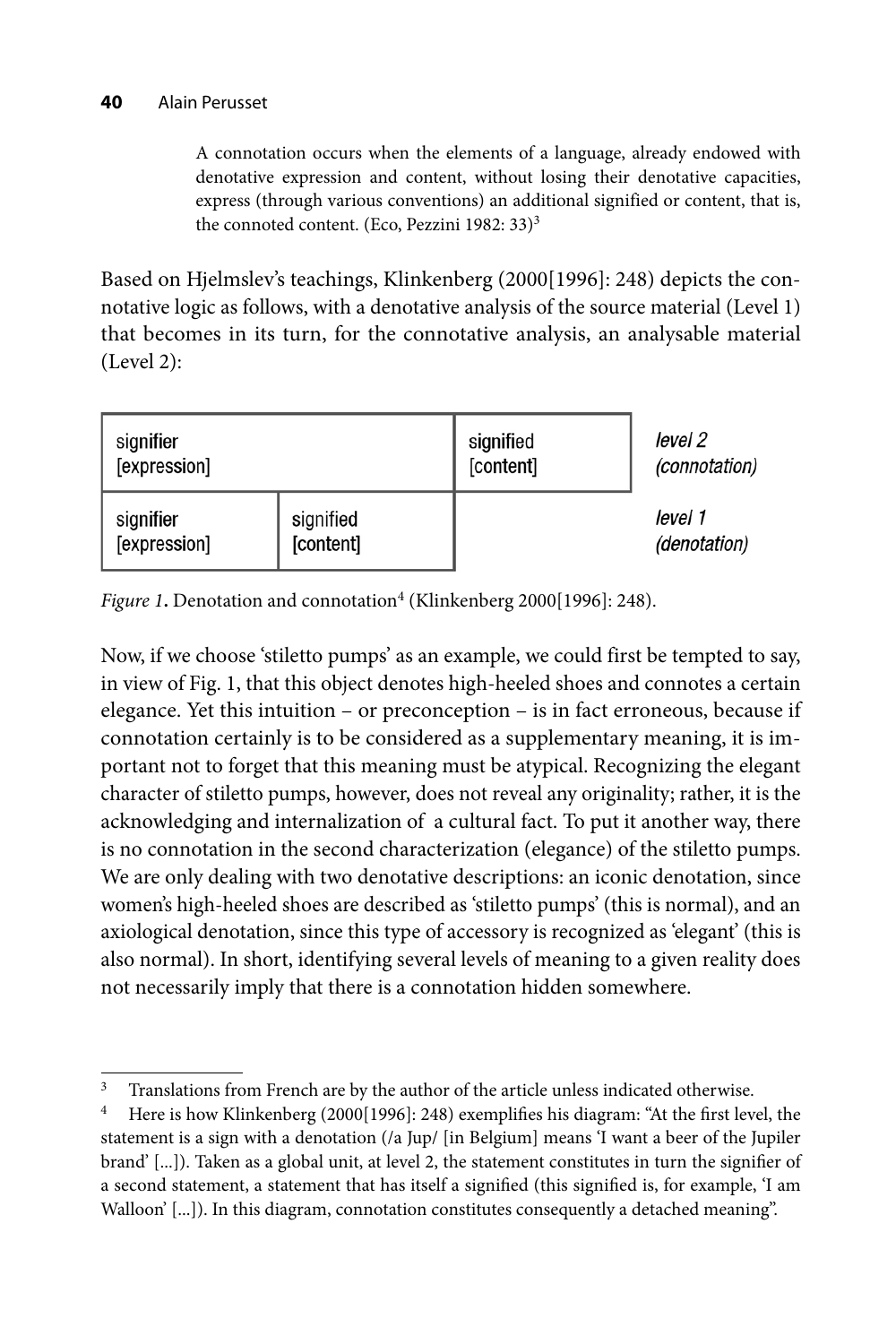## **1.2. Confusion between connotation and myth**

In order to clarify the relationship between denotation and connotation, and consequently to grasp the dynamics of meaning within culture, a detour through Barthes's *Mythologies* proves to be opportune, since Barthes has built his semiological propositions on the same foundations as Hjelmslev, that is to say, on Saussure's writings on the sign. In particular, in his book, Barthes proposes to "demystify" a number of practices and objects of his time in order to display to what extent all these phenomena and artefacts are imbued with a "*petite-bourgeoise"* ideology (Barthes 1957: 229). In that respect, Barthes warns us that a reality always means more than just what it offers to perception, because it secretly supports a *mythology*. Namely, the objects and amusements of the 1950s were, for the author, "mythical speeches" that insidiously were supporting, promoting, and perpetuating the values of the bourgeoisie.<sup>5</sup> With the intention of representing this level of profound meaning, Barthes took the initiative of doubling the structure of the Saussurian sign as depicted below – with this explanation preceding it (Barthes 1957: 186):

> In myth, we find again the tri-dimensional pattern which I have just described: the signifier, the signified and the sign. But myth is a peculiar system, in that it is constructed from a semiological chain which existed before it: it is a *second-order semiological system*. That which is a sign (namely the associative total of a concept and an image) in the first system, becomes a mere signifier in the second. […]. Everything happens as if the myth shifted the formal system of the first meanings. As this translation is crucial for the analysis of the myth, I will represent it in the following way [...]:



*Figure 2***.** The mythical system (Barthes 1957: 186).

 $5$  The term 'speech' refers to any two-dimensional, three-dimensional or situational reality that is already meaningful: "From now on, by *speech*, *language*, *discourse*, etc., we mean any significant unity or synthesis whether verbal or visual: a photograph is a speech in the same way as a newspaper article; objects themselves can become a speech, if they mean something" (Barthes 1957: 182).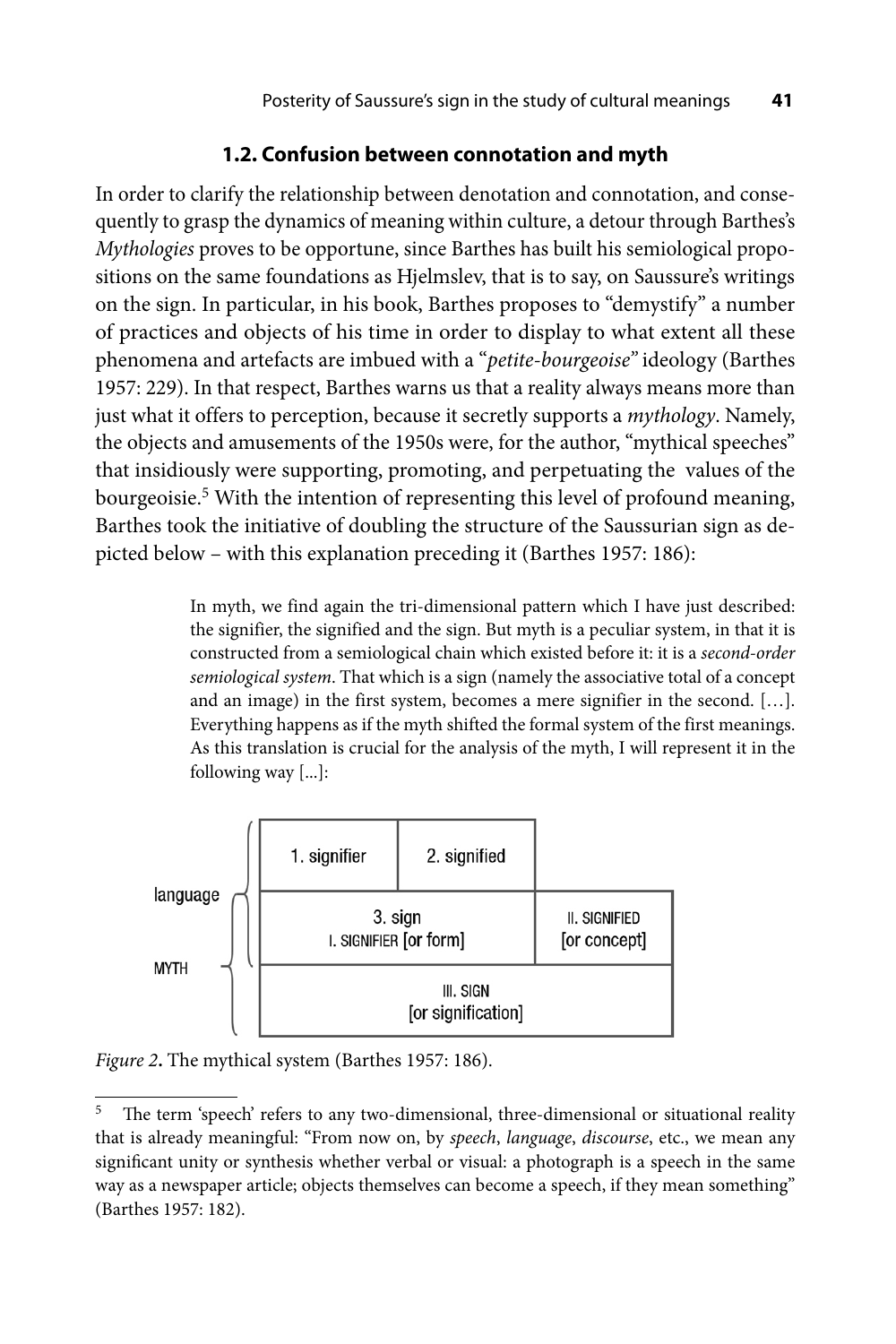When we compare this figure with the one designed by Klinkenberg to describe Hjelmslev's connotative system (cf. Fig. 1), we can easily understand why Barthes's commentators (below) quickly came to associate the French semiologist's proposals with those of the Danish linguist. Apart from this analogous schematization (only reversed on the horizontal axis), it is the fact that Barthes has considered the myth as a second significant structure (thus capable of altering the meaning of a system already articulated around a content and an expression) that has led Eco and Pezzini (1982), and subsequently Zenkine (1997), to postulate that, in the case of myth, we are dealing with a connotative system:<sup>6</sup>

> In the final part of *Mythologies*, this form [the hidden meaning of everyday life] is called *myth*, the object of a new discipline that "is part of semiology as a formal science and ideology as a historical science: it studies ideas-forms". The reference to Hjelmslev's definition of the connotative system is explicitly acknowledged here as a semiotics whose plane of expression is constituted by a pre-existing semiotics, and therefore capable of "adding" another signified to that of denotation. (Eco, Pezzini 1982: 36)

> [According to Hjelmslev,] connotation is a second system in which the primary language constitutes the plane of expression (connotation produces new meanings by grafting them onto existing ones). The Barthesian "myth", conceived theoretically, is clearly a connotation system; a look at the scheme inserted in the postface of *Mythologies* [cf. Fig. 2, above] is enough to prove it, since the primary sign [...] is treated as a "form", namely as an expressive means for rendering the mythical "meaning". (Zenkine 1997: 113)

If, from a structural point of view, we can agree with Eco, Pezzini and Zenkine, we must recognize that in their analyses they fail to take into account the defining trait of the myth, which is to be unsuspected, self-evident, namely a "false Nature" (Barthes 1957: 199, 208, 223, 231). It is this omission that must be rectified because, as mentioned above, connotation is anything but discreet: it is something original,

<sup>6</sup> Actually, Barthes wrote *Mythologies* without knowing Hjelmslev's texts. So, it is his commentators – and not himself – who have established a link between myth and connotation: "Without knowing Hjelmslev's work, the author [of *Mythologies*] used instead of 'connotation' an improper term, 'metalanguage'. Nevertheless, Barthes writes about connotation when he analyses the 'myths', that is, a second semiological system whose signifier is the form of a complete sign belonging to a first semiological system" (Zenkine 2010: 21). We have sort of a confirmation of this information in the terminology used by Barthes to name the elements of this mythical system. Indeed, in Fig. 2, we identify the Saussurian concepts of 'sign', 'signifier' and 'signified', and not those proposed by Hjelmslev, which would be 'language', 'expression' and 'content', respectively.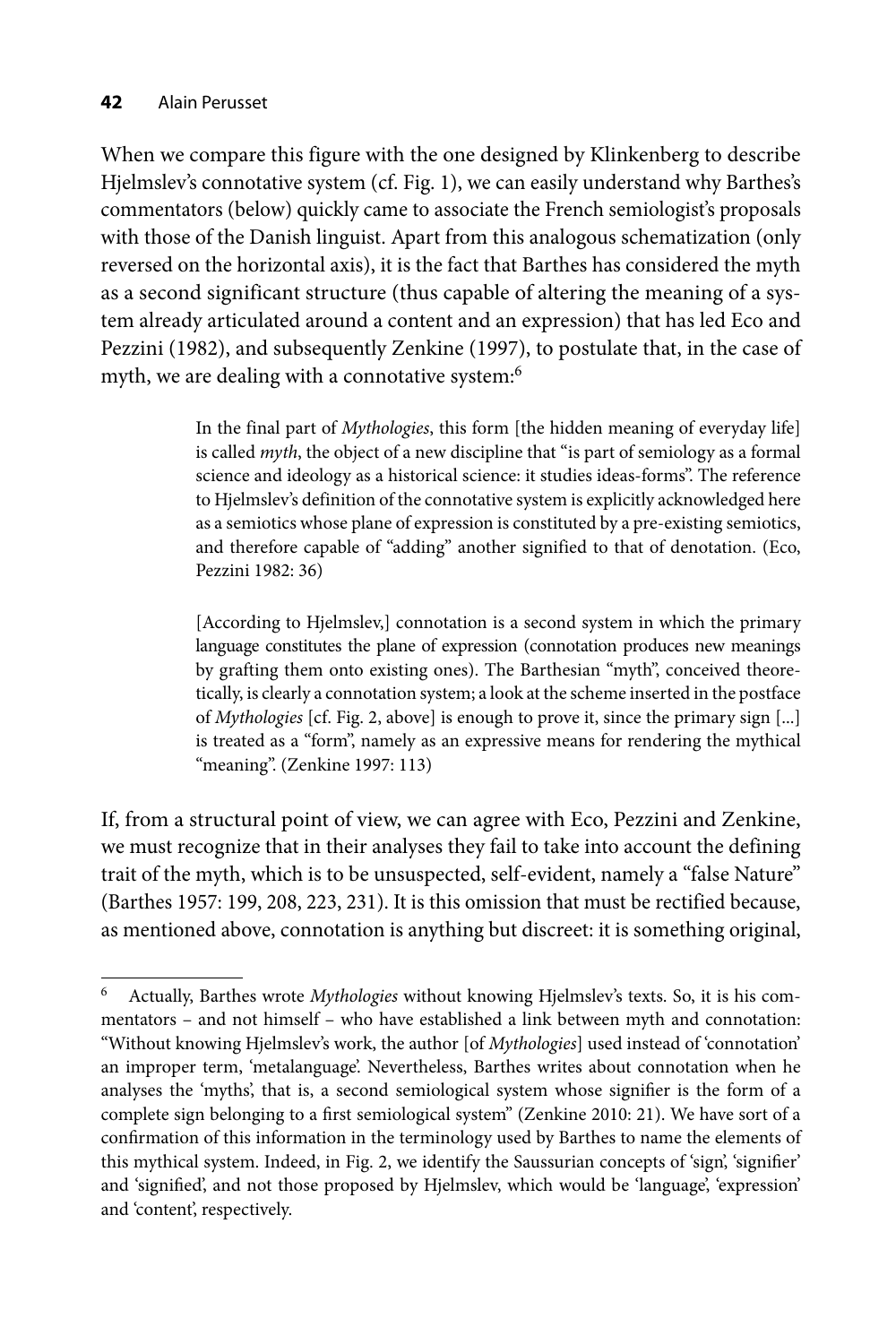a dazzle. To sum it up, in the case of connotation and myth, we are not dealing with one and the same secondary system, but with two secondary systems that are quite distinct from each other.

#### **1.3. Myth as a culture maker**

In order to understand why Barthes conceives of the myth as a "false Nature", it is worth pointing out that, for him, almost everything that constitutes the world is already invested "with a social *use* that is added to pure matter" (Barthes 1957: 182). What Barthes wants to make us aware of is that we no longer realize that we conceive everyday texts, images, objects, places, practices, and situations through the prism of the surrounding culture. Generally speaking, through the examples he takes from literature, photography, cinema, reporting, sport, show business, and publicity, Barthes seeks to demonstrate that the phenomena we conceive as self-evident – whose meaning seems natural – actually always turn out to be products of history: "Faraway or not, mythology can only have a historical foundation, because myth is a speech chosen by history: it cannot emerge from the 'nature' of things" (Barthes 1957: 182).

For example, until the day it was reported – particularly by the media – that in certain regions of the Andes the guinea pig was also used as food, it was generally taken for granted in the Western countries that this small rodent had no other vocation than to be a pet. Not to have been able to acknowledge the deeply cultural aspect of this domestic conception of the guinea pig means, for Barthes, to be in a mythology (a sort of blind belief). And more generally, regardless of the culture, thinking that realities can be taken for granted is, in principle, to be lost in a mythology.<sup>7</sup>

Actually, with his *Mythologies*, Barthes offers us a critical rhetoric. He invites us to go beyond the obvious and to realize that every time something seems natural, we are experiencing a myth, that is, a phenomenon "both historical and intentional" (Barthes 1957: 191). By emphasizing this historical feature, Barthes aims at making us aware that a myth is a semiotic construction that becomes stronger in time; it is along history – or individual narratives – that it acquires all its subversive force until it becomes a false Nature, leading us to forget that it has evolved from an intention.

In that regard, with our example of the guinea pig, we realize that this small rodent has become a pet for "Westerners" (no better term), because a person or a family in the "Western world", at some point in history, took the initiative (on

It is by experiencing other cultures, or when other cultures emerge or migrate into our culture, that certain realities, that we might have thought natural, suddenly turn cultural.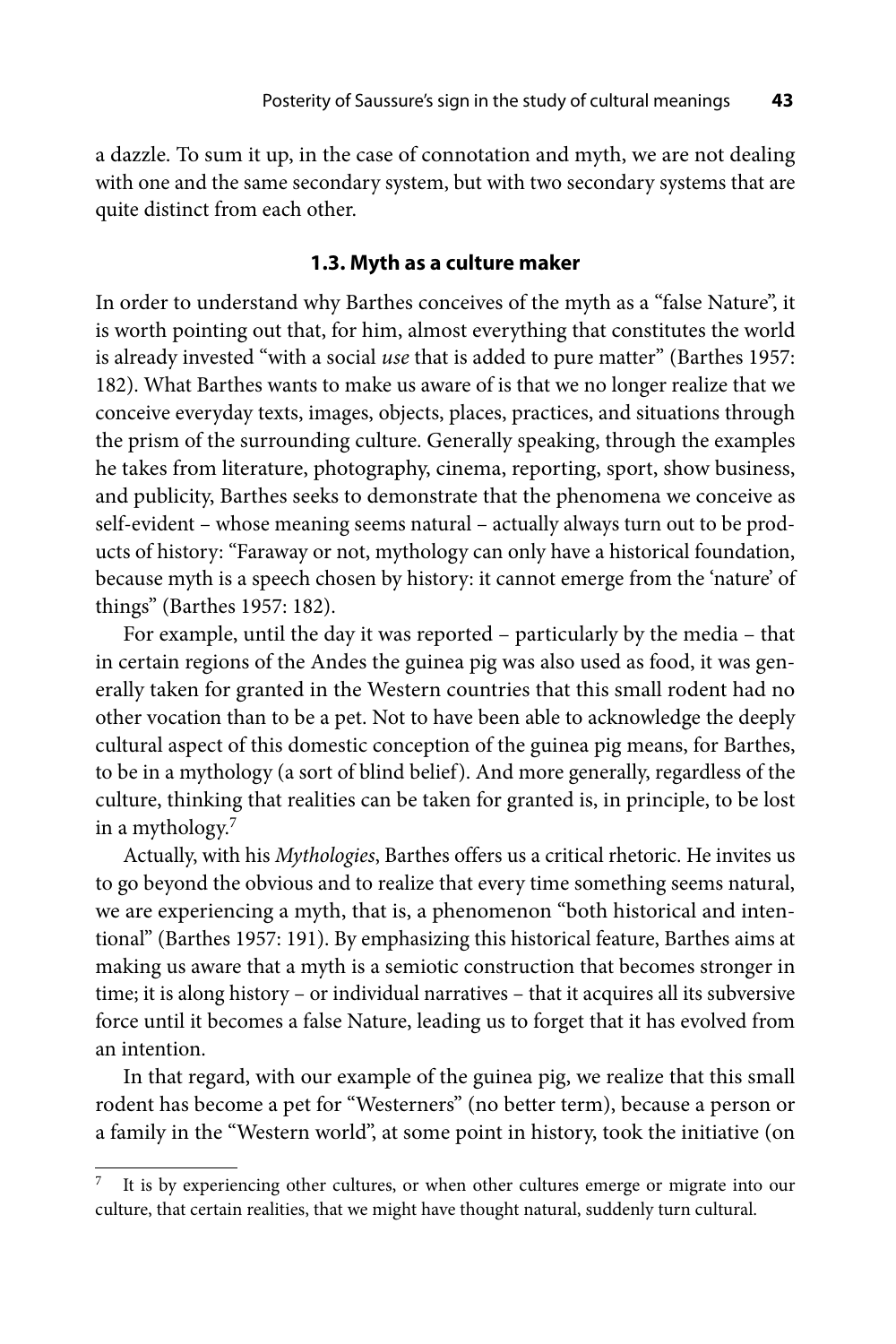purpose or without much thought) to welcome it into the home. As one thing led to another, we shall postulate, the "trend" of the domestic guinea pig then spread, until it became a custom that today is part of our global mores. In short, this example illustrates these two qualities of the myth that we tend to forget: historicity and obviousness. When Barthes (1957: 189, 202) states that the myth wants "to present itself both as a notification and a statement [that] transforms history into nature", he indeed highlights this ability of the myth to alienate us.

Lastly, it is because the myth emerges at a given moment in history that Barthes also, and necessarily, sees an intentionality working in this phenomenon.<sup>8</sup> As we have said, the author of *Mythologies* systematically blames the bourgeoisie for the myths of his time. "Wrestling", the "new Citroën", the "shocking photos", the "ornamental kitchen"... For him, all these "speeches" are expressions of the bourgeois ideology, conceived as a mythology. And, actually, what we should conclude, because Barthes does not explicitly say it, is that this ideology no more and no less refers to culture itself. In other words, Barthes invites us to think of culture – the one of his time – as an *archi-language* (the 'signification'; cf. Fig. 2), which constantly manifests a *bourgeois ideology* (the 'content') through the mediation of *material realities –* wrestling (practice), the Citroën car (object), the shocking photos (image) – functioning as mythical speeches (the 'form').

For the semiologist, culture *naturally* leads us to conceive the realities of the world as established *representations* ('signs') and not as *presences* (with sensitive and unique qualities).9 More specifically, Barthes observes that the myth (the *culture*, or the *bourgeois ideology* which underlies its content) follows a double movement: first, it transforms the material presences of the experience into hollow forms, by stripping them of any proper history; second, it injects into them a "new history", its own<sup>10</sup> (Barthes 1957: 191):

Intentionality does not necessarily mean a willingness to create mythologies. When the guinea pig began to be introduced into homes, the idea obviously was not that this domestication could become part of the mores in the long run.

For an in-depth study of these questions of "material presences" and "sensitive experience", see the first part of *Sémiotique des formes de vie* (Perusset 2020b) or the introductory paper "Les *métamorphoses de l'objet*" (Perusset 2020a).

<sup>&</sup>lt;sup>10</sup> In the history that the myth aims to establish, Barthes sees a very hegemonic interest: "universalism, the refusal of any explanation, an unalterable hierarchy of the world", here are the essential interests of the myth (Barthes 1957: 228). "For the very end of myths is to immobilise the world" (Barthes 1957: 229).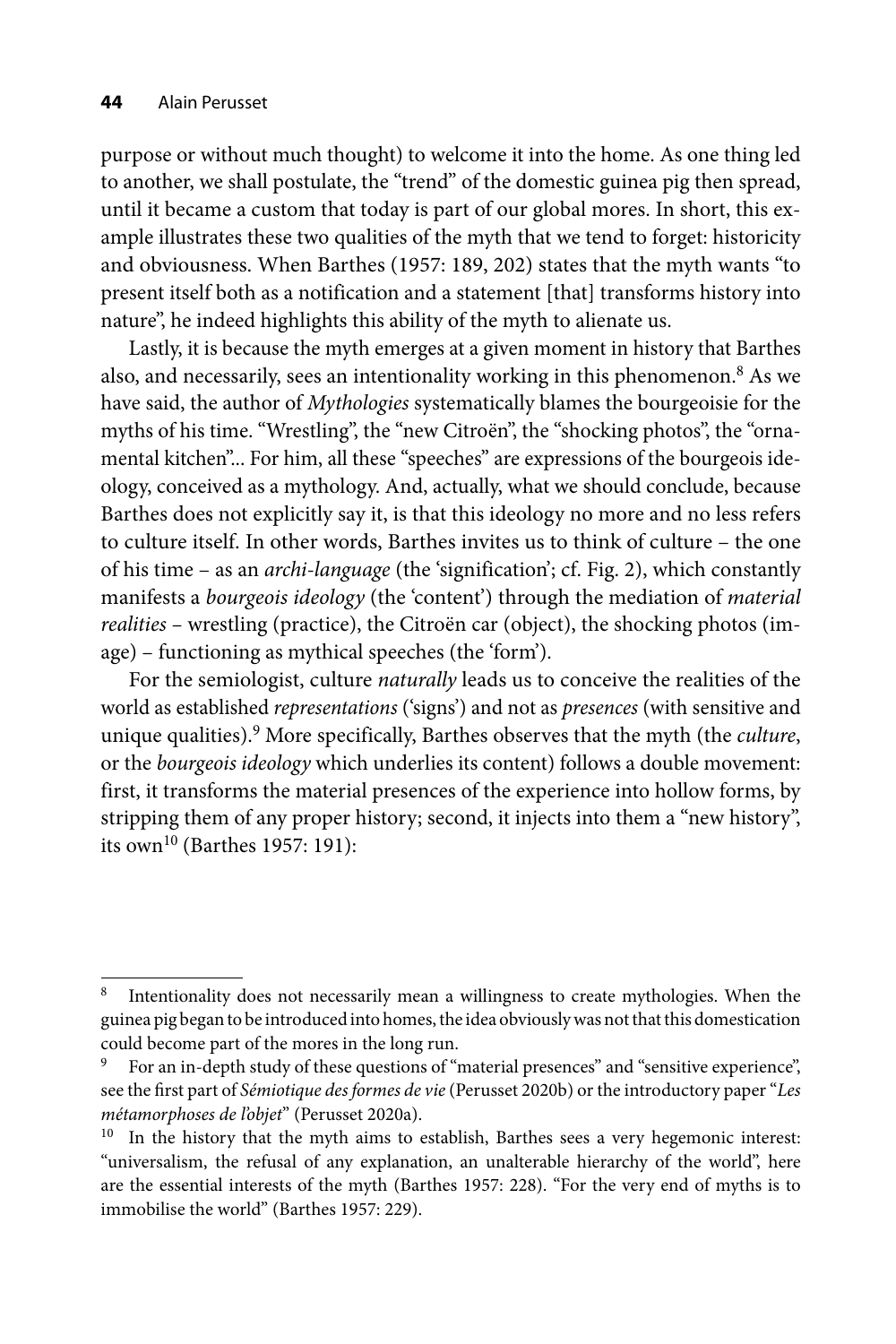We must here recall that the materials of mythical speech (the language itself, photography, painting, posters, rituals, objects, etc.), however different at the start, are reduced to a pure signifying function as soon as they are caught by myth. Myth sees in them only the same raw material; their unity is that they all come down to the status of a mere language. (Barthes 1957: 186)

With the myth, we no longer seek to question the value and meaning of the realities we experience: *a reality that has become a myth no longer presents anything, it only represents*. And this is exactly the departure of the "primary meaning" of things – accessible at the time of their perception – that leads Barthes to say that, under the effect of the myth, we come to impoverish meaning, because myth produces an "economy of intelligence" (Barthes 1957: 229). That is, we observe a small rodent with white and beige fur (the 'signifier'; cf. Fig. 2), we recognize that it is a guinea pig (the 'sign') and we immediately conceptualize it as a pet (the 'signified'), without even thinking that this mammal may have other functions, such as serving as a meal... As Barthes (1957: 217) analyses this,

> [...] a conjuring trick has taken place; it has turned reality inside out, it has emptied it of history and has filled it with nature, it has removed from things their human meaning so as to make them signify a human insignificance. [...]. Myth does not deny things, on the contrary, its function is to talk about them; simply, it purifies them, it makes them innocent, it gives them a natural and eternal justification, it gives them a clarity which is not that of an explanation but that of a statement of fact. [...]. In passing from history to nature, myth acts economically: it abolishes the complexity of human acts, it gives them the simplicity of essences, it does away with all dialectics, with any going back beyond what is immediately visible, it organizes a world which is without contradictions because it is without depth, a world wide open and wallowing in the evident.

Finally, although we can always regret that myth prevents us from accessing plural meanings, by assigning to each reality an already established meaning (ready to be updated), we must also be aware that without it no culture could be constituted. By founding the meaning of the "things" of the world "in nature and eternity", the myth effectively gives these things, as Barthes claims, a "clarity" (in the sense of obviousness) that participates in the strengthening and expansion of culture. Because it is "an *agreement* to the world, not as it is, but as it wants to be" (Barthes 1957: 230), it can be said that myth is coextensive to culture.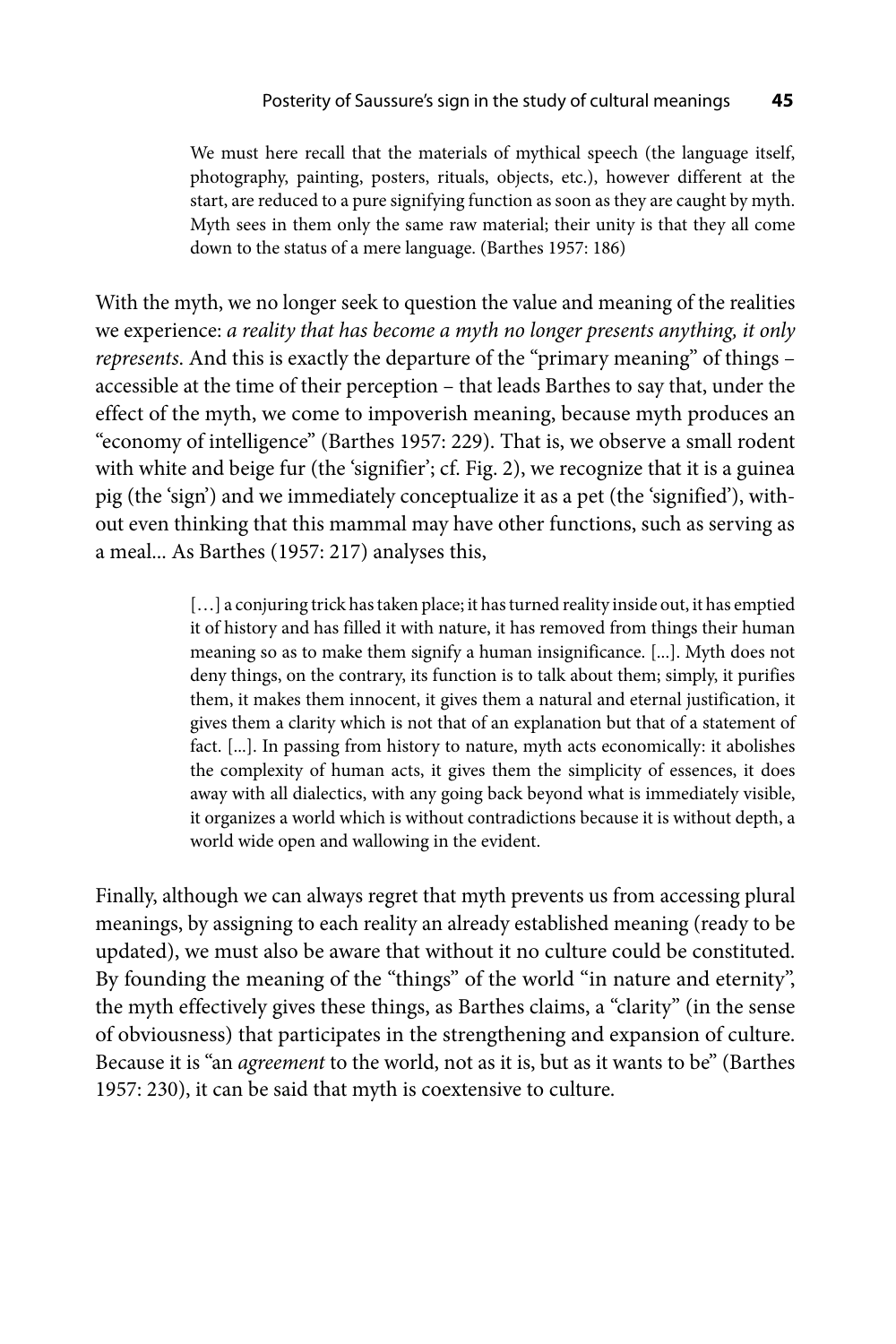## **2. The structures beyond the speeches**

#### **2.1. Myth, denotation and connotation**

As a result of mythologies, "speeches" (that is, realities of the world) acquire a cultural identity: an identity that claims nothing, that does not denotate, that is self-evident. But which of the denotative or connotative systems capture such selfevidence? Of course, the denotative one, and it is for this reason that we have criticized the comparison made by Barthes's commentators between myth and connotation.

Indeed, it appears to be clear that Barthes describes, with his mythologies, denotative systems. And if there was – and still is – a confusion, it is because the tendency has always been to link connotation to meanings that seem to express only defaults of normality. Now, what connotation actually reveals are not meanings that express defaults of normality, but *meanings that question culturally accepted meanings*. It is from this perspective that Rastier (2009[1987]: 125–126) is right when he states that the term 'cop' does not connote vulgarity, but denotes it (2009[1987]: 125–126), since it goes without saying – it is (culturally) normal – to consider 'cop' as a vulgar expression of 'policeman'. Conversely, if the term 'cops' were used to *dignify* police officers, it would indeed be a connotation.

More generally, how can we easily distinguish a denoted meaning from a connoted one? With respect to Barthes's teachings, we formulate the hypothesis that, in order to distinguish denotation from connotation, we must identify the authority that we believe to be responsible for the formation of the meaning we attribute to the considered reality. In other words, if we think that it is culture that is responsible for the meaning we attribute to the given reality, we must admit that its meaning is a denotation and that its overall identity is *cultural*. Conversely, if we believe that it is an authority other than culture that is the instigator of this meaning, we must declare that this meaning is a connotation and that the identity is *social*.

To illustrate this idea, we can look at branding, where intentional manipulations of meaning are systematically at work. To this end, we can remember that in the mid-2000s, the cosmetics brand Dove launched a worldwide campaign featuring women with "real curves".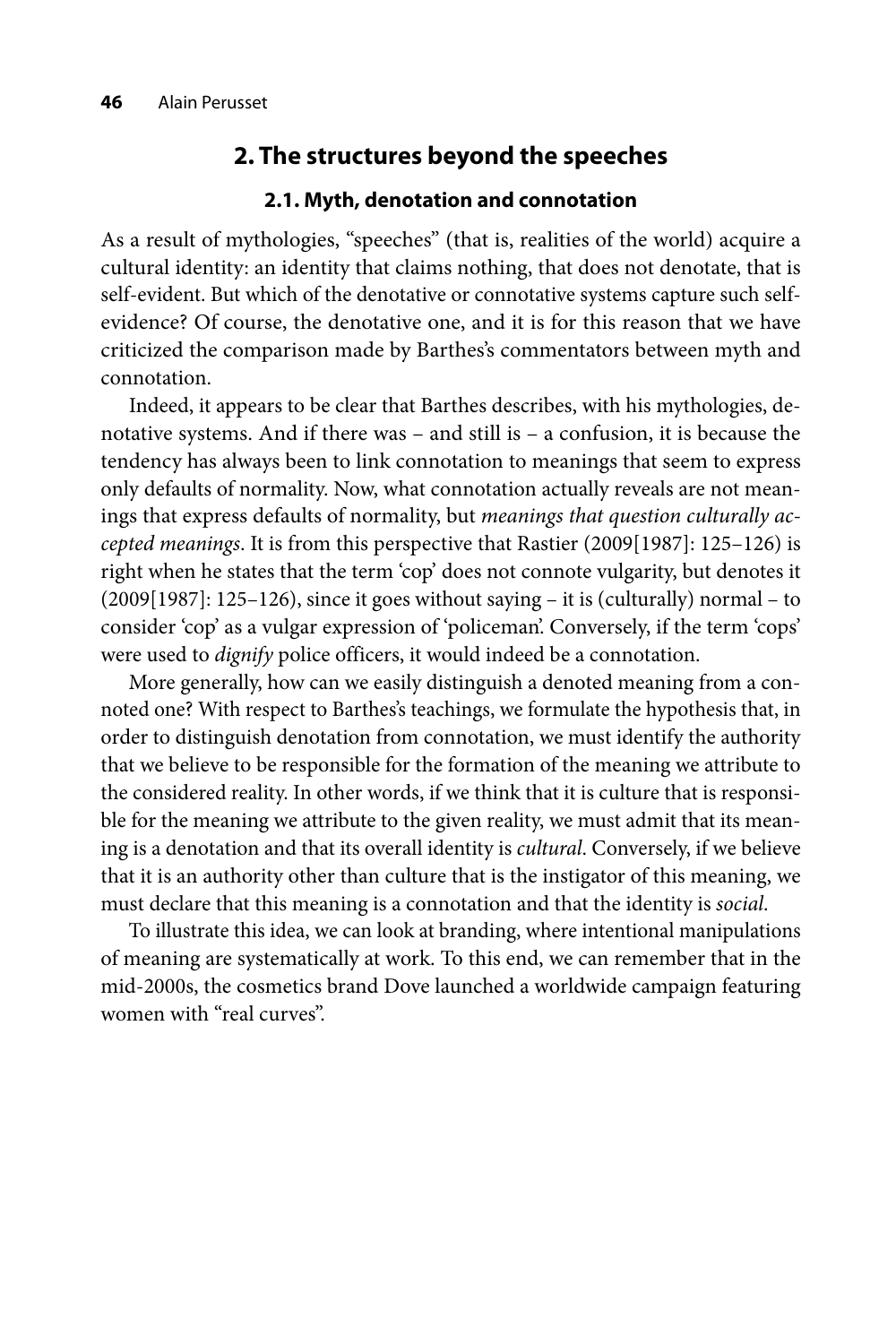

*Figure 3***.** Dove advertising (2004).

This campaign made a lot of buzz because, until then, it was always thin women who were selected to promote beauty products. From a semiotic point of view, Dove established a break in the culture, and the presence of curvy women in under wear on its advertising was recognized by consumers *not as a cultural, but as a social fact*, intentionally produced by a clearly identifiable enunciative authority: Dove. Indeed, it is by distancing itself from cultural codes that Dove succeeded in connoting curvy women (the 'signifier'; cf. Fig. 2) as canons of beauty (the 'signified'). And if we are referring to connotation here, it is because consumers recognized that this meaning did not emanate from the culture, but from the initiative of a specific social entity.

In this way, we must acknowledge that, unlike popular belief, denotation is, like connotation, a double articulated system. And if there is a tendency in semiotics, and in linguistics, not to see this double articulation of denotation, as Klinkenberg's modelling proves (cf. Fig. 1), it is because we are, as pointed out before, "at every moment immersed in a false Nature" (Barthes 1957: 231), never aware that what is denoted is in fact always motivated:<sup>11</sup>

> In fact, what allows the reader to consume myth innocently is that he does not see it as a semiological system but as an inductive one. Where there is only an

 $11$  This is exactly what Badir (2014: 209) means when he says of the "text considered by denotative semiotics" that "it is a text that is somehow 'domesticated' for its analysis": "the meaning of the words that are [part of a denotative analysis] corresponds roughly to that given by the dictionary, among one or another of the meanings that the dictionary enumerates, or, by default, according to the generic meaning attributed to the word".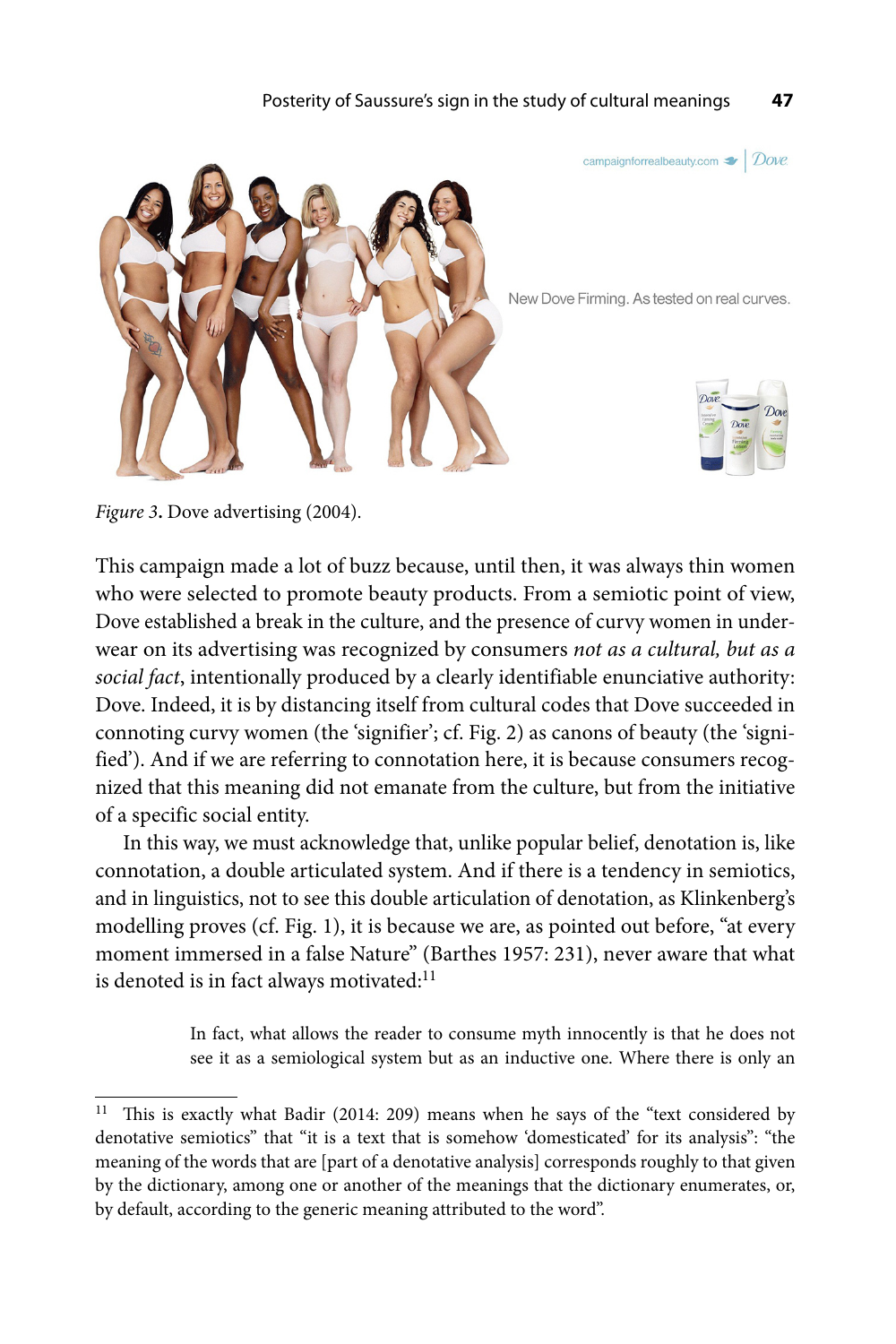equivalence, he sees a kind of causal process: the signifier and the signified have, in his eyes, a natural relationship. This confusion can be expressed otherwise: any semiological system is a system of values; now the myth consumer takes the signification for a system of facts: myth is read as a factual system, whereas it is but a semiological system. (Barthes 1957: 204)

## **2.2. Modelling denotation and connotation**

What emerges from all this discussion is that we could model denotation and connotation the same way, by re-exploiting the structure of Barthes's mythical model (cf. Fig. 2). In that perspective, terminological particularizations would be necessary, however, since a denotative system, as mentioned above, establishes a cultural identity (typical of the social field), and a connotative system, a social identity (relative to an enunciative instance, inscribed in this field).

The horizontal tree diagrammes below show these two significant structures which are denotation and connotation. As can be seen, we have taken the liberty of rotating the Barthesian model 90° clockwise, so that these figures conform more closely to the trees generally produced in semiotics. Also, in order to comply with semiotic usage, we have chosen to retain, for each of the models, the Hjelmslevian notions of 'expression' [E] and 'content' [C] instead of the Saussurian notions of 'signifier' and 'signified', as adopted by Barthes. Lastly, we have introduced an additional level  $(n_1)$  incorporating the forms of the planes of expression and content of the "material presences" (the realities of the world perceived in the moment), in order to remind the reader that any formalization is always the result of a sensitive experience.



*Figure 4***.** The denotation system.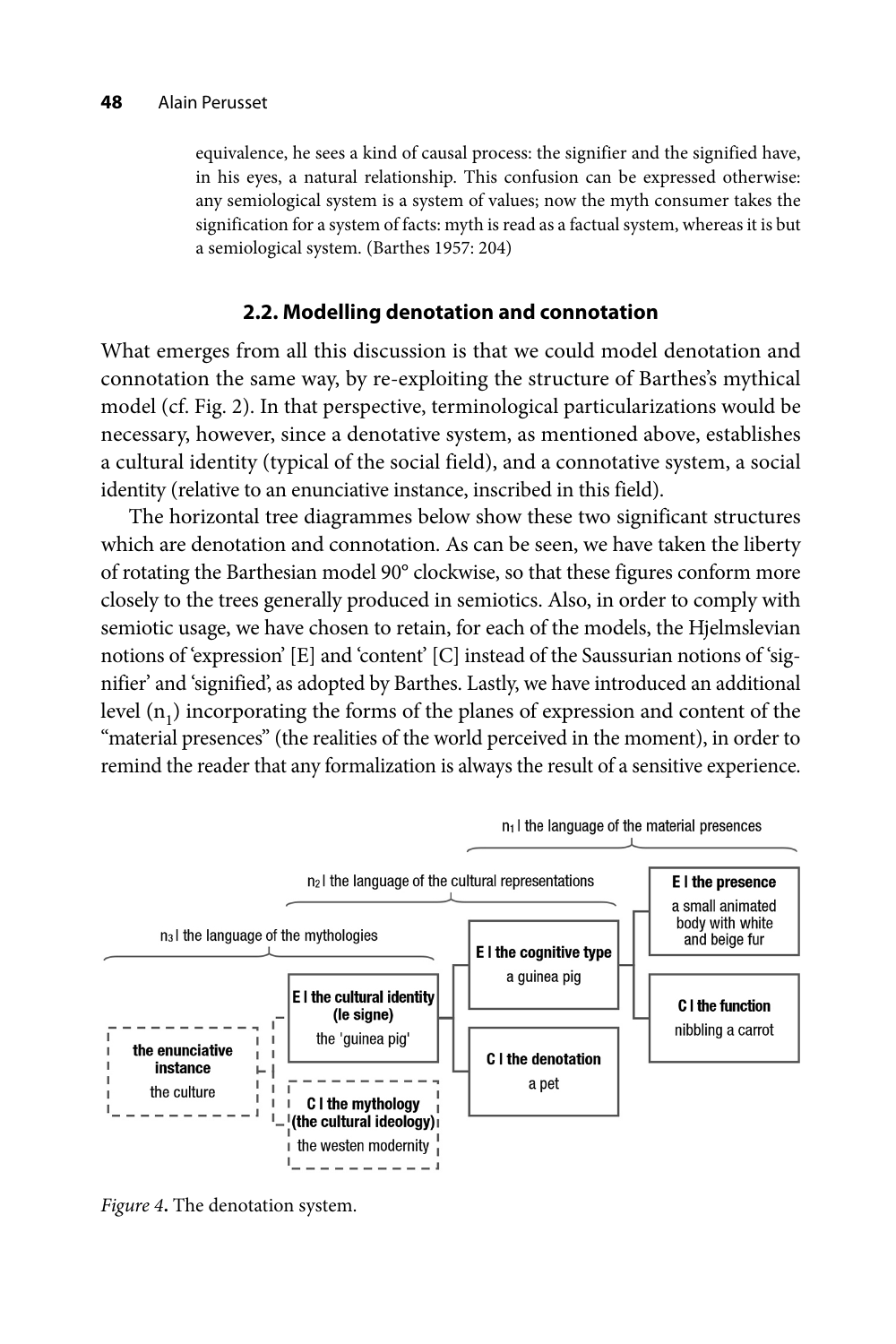With respect to this first system, we shall make three comments. First, we can observe that the language of the "material presences" is definitely an experiential language. Second, it must be noted that the content of this language relates to the function of the material presence at the moment it is experienced, that is to say, to what the presence is doing or to what it is used for in the situation (in this case, we have imagined a guinea pig nibbling a carrot). Lastly, we can explain the dotted lines of the boxes of the mythologies  $(n_3)$  by the fact that even if this mythical system exists, it is never taken into account by the community.



*Figure 5***.** The connotation system.

This second model, which deals with connotation, also calls for several comments. Firstly, it suggests that an enunciative instance – a brand, a person, a group, etc. – can support a project through its actions and enunciations. In particular, this project appears to be of an ideological nature, since its connotative quality disrupts the order established by the culture. In the case of Dove, it can be argued that this project is – or was – *to rid women of their weight complexes*, since our mainstream culture tends to promote only thin waistlines.<sup>12</sup> Beyond this particular case, we must see that an ideological project can be determined at different degrees of generality, which means that if we want to be more holistic, we could also state that Dove's project is – or was – *to introduce new canons of female beauty*, or even *to fight against fashion diktats*, since the matter of age and facial appearance has also been thematized in its advertising.

 $12$  In this argumentation, I deliberately ignore the fact that brand projects are driven by economic imperatives. What matters here is the social dimension of the project, not its economic dimension, which is denotative.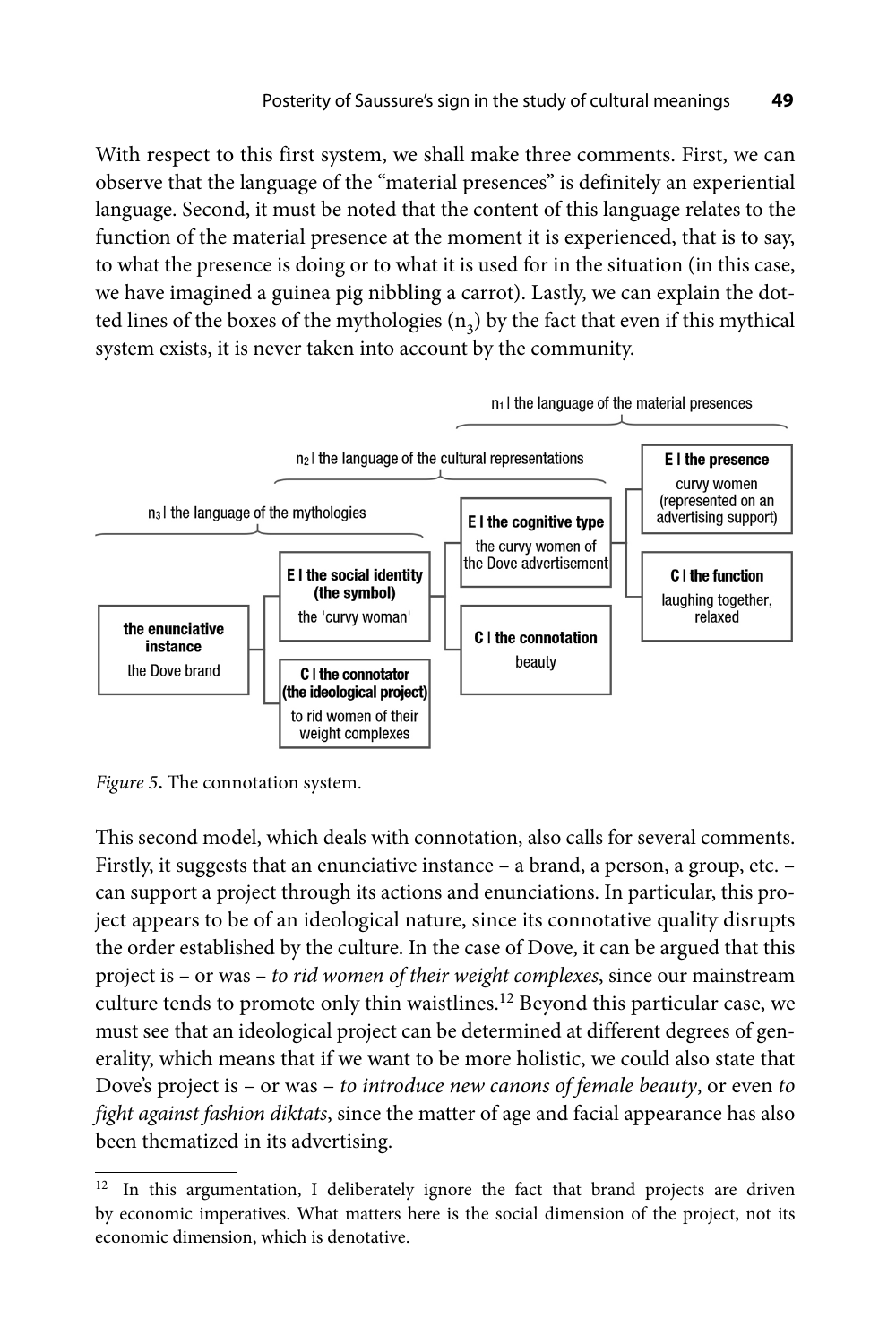#### **50** Alain Perusset

Finally, in relation to this ideological project, we should be aware that it can only manifest through the mediation of *material presences*, those that the enunciative instance exploits to achieve its goals. It is under these conditions, and from this very moment, that *signs* of culture can then be seen as *symbols*: symbols of the ideology supported by the enunciative instance or, more synthetically, the very symbols of that instance. In the following extract, Klinkenberg (2000[1996]: 248–249) explores this process:

> With connotation, we get into a symbolic system: the relation between the signifier and the signified of the connotation sign is the one that defines the symbol. Connotation is therefore an arbitrary sign. Since the symbolic function is transitive, connotations can interlock (levels 3, 4, etc.), in principle indefinitely. This system is ultimately pragmatic, and refers to a mythology or an ideology whose origins lie in the communication partners.

Klinkenberg's statement is interesting because it underlines that we produce, with connotation, interlockings of languages that can be repeated *ad infinitum*, since one connotation is always likely to refer to another connotation, and so on. But above all, this quote is intriguing because the author uses the term 'mythology', although we have said mythology refers to denotation. Thus, by this use, Klinkenberg actually invites us to realize that if, in principle, connotations can indefinitely interlock languages, these interlockings will necessarily stop when we are no longer able to identify ideologies behind the meaning.

In other words, connotation ceases when the enunciative instance at the origin of the ideological project can no longer be identified or, instead, when the enunciative instance is recognized as being a cultural identity (a sign). Typically, if the curvy women of the Dove advertisements connote beauty, the Dove brand, as an enunciative instance, denotes, at the social (non-economic) level, a project aimed at democratizing beauty (level  $n_A$ , not present in Fig. 5, above; but taken into account in Fig. 6, below). Indeed, stating that the Dove brand has the ideological project of *democratizing beauty* or *ridding women of their complexes* is saying something obvious, it is stating a widespread observation, which we may have forgotten to have proceeded from a choice, to have been motivated by an ideology determined by a company in order to make a profit: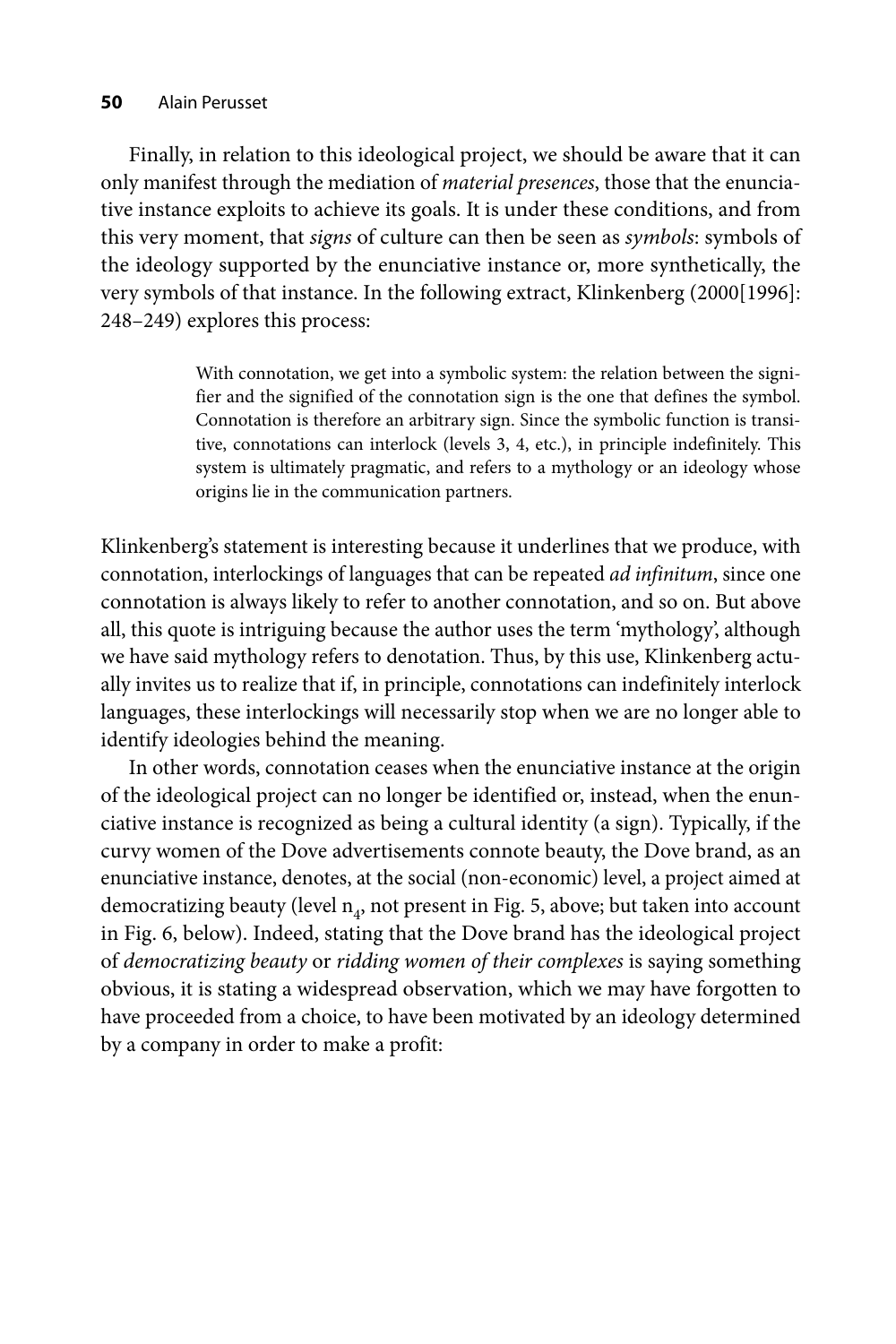

*Figure 6.* The mythification of connotations.

More generally, this last figure helps us realize that connotators – the ideological projects – can transform into denotators through the force of mythologies.13 It is this possibility of transmutation that explains why vulgarity (with reference to Rastier's example of the term 'cop', above) can connote in some cases and denote in others.

# **7. Conclusion**

In the *Course in General Linguistics*, the term 'symbol' appears in only one place: at the point when Saussure problematizes the arbitrariness of the sign (Saussure 2005[1916]: 100–101). In this short passage, Saussure was already making a distinction between sign and symbol, actually quite the same as the one that was highlighted in the previous part. In Saussure's (2005[1916]: 100-101) terms:

> The word *symbol* is sometimes used to designate the linguistic sign, or more exactly that part of the linguistic sign which we are calling the signal. This use of the word *symbol* is awkward, for reasons connected with our first principle [the arbitrary of the sign]. Symbols are never entirely arbitrary. They are not empty configurations. They show at least a vestige of natural connexion between the signifier and the signified. For instance, our symbol of justice, the scales, could hardly be replaced by a chariot.

<sup>&</sup>lt;sup>13</sup> Depending on the level of relevance selected for the analysis, places and functions change: a cultural identity can become a social identity when it is associated with a particular content or assumed by a particular enunciative authority.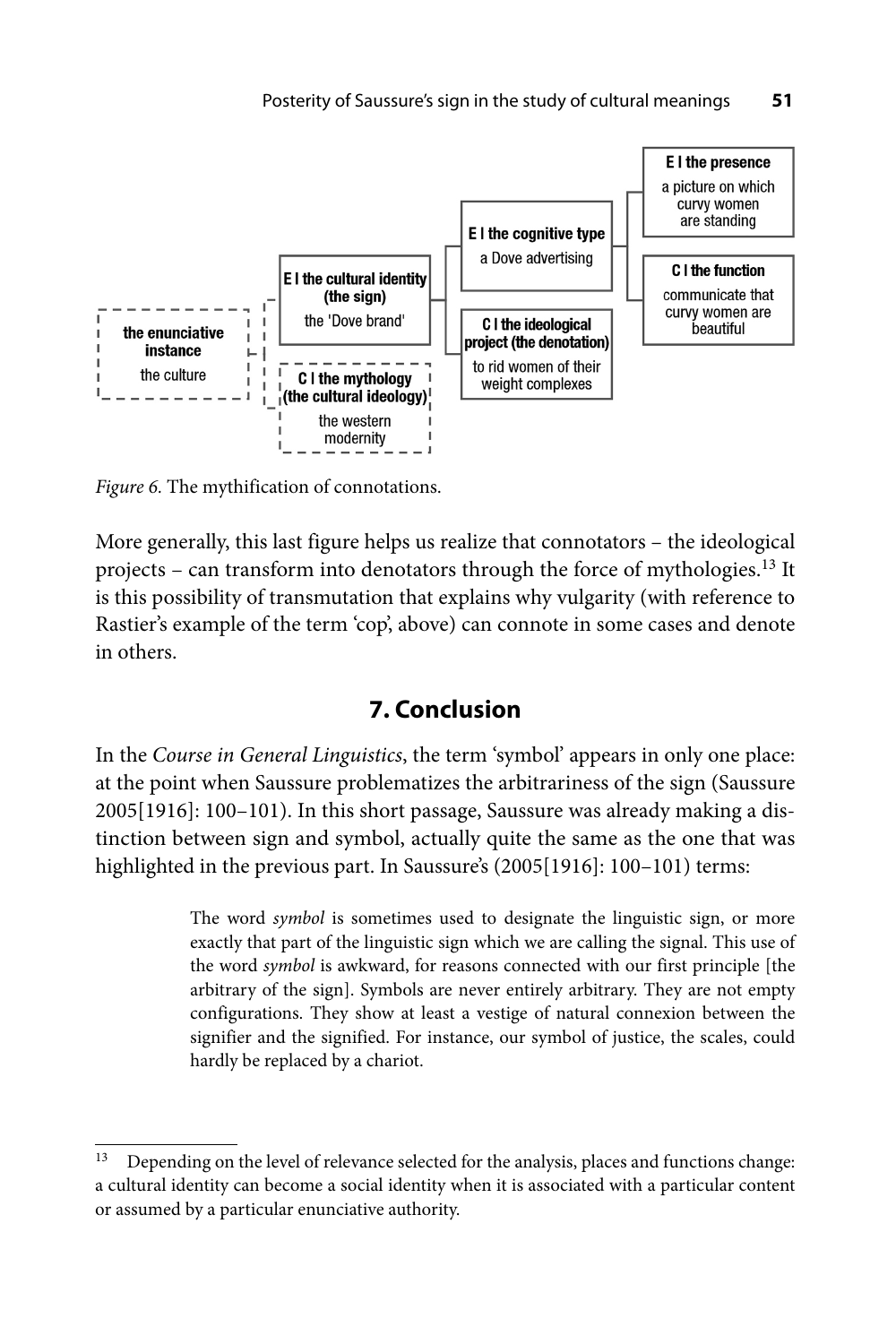In connection with the purpose of this paper, we can thus argue that the difference between signs and symbols relates to the *degree of awareness* of their arbitrariness, not to the arbitrariness itself. Namely, a sign appears to be a symbol to which no arbitrariness is attributed (which corresponds to denotation in our sense), and a symbol can be understood as a sign whose unmotivated trait is identified (which corresponds to connotation in our sense).<sup>14</sup> In this way, we could find in Saussure's founding text the premises of the great intuitions of Hjelmslev and Barthes, as well as the relevant distinction we have tried to clarify in this paper between denotation-myth and connotation.

# **References**

Badir, Sémir 2014. *Épistémologie sémiotique*. Paris: Honoré Champion. Barthes, Roland 1957. *Mythologies*. Paris: Seuil. Eco, Umberto; Pezzini, Isabella 1982. La sémiologie des *Mythologies*. *Communications* 36: 19–41. https://doi.org/10.3406/comm.1982.1536 Greimas, Algirdas Julien 1968. *Du sens. Essais sémiotiques*. Paris: Seuil. Hjelmslev, Louis 1971[1943]. *Prolégomènes à une théorie du langage.* (Léonard, Anne-Marie, trans.) Paris: Les Éditions de Minuit. Klinkenberg, Jean-Marie 2000[1996]. *Précis de sémiotique générale*. Paris: Points. Perusset, Alain 2020a. Les métamorphoses de l'objet: Aperçu d'une sémiotique des corps-actants. *Actes Sémiotiques* 123: 1–21. https://doi.org/10.25965/as.6507 Perusset, Alain 2020b. *Sémiotique des formes de vie*. Louvain-la-Neuve: De Boeck Supérieur. Rastier, François 2009[1987]. *Sémantique interprétative*. Paris: PUF. Saussure, Ferdinand de 2002[1916]. *Cours de linguistique générale*. Paris: Payot. Saussure, Ferdinand de 2003. Légendes et récits d'Europe du Nord: de Sigfrid à Tristan. In: Bouquet, Simon (éd.), *Saussure*. Paris: L'Herne, 351–429. Zenkine, Serge 1997. L'esthétique du mythe et la dialectique du signe chez Roland. *Littérature* 108: 102–124. https://doi.org/10.3406/litt.1997.2456 Ze[nkine, Serge 2010. Les indices du mythe.](https://doi.org/10.4000/recherchestravaux.418) *Recherches et Travaux* 77: 21–32. https://doi.

org/10.4000/recherchestravaux.418

<sup>&</sup>lt;sup>14</sup> This use of 'symbol' as 'motivated sign perceived as such' is also present in the writings on Germanic legends (see Saussure 2003: 376, 383).